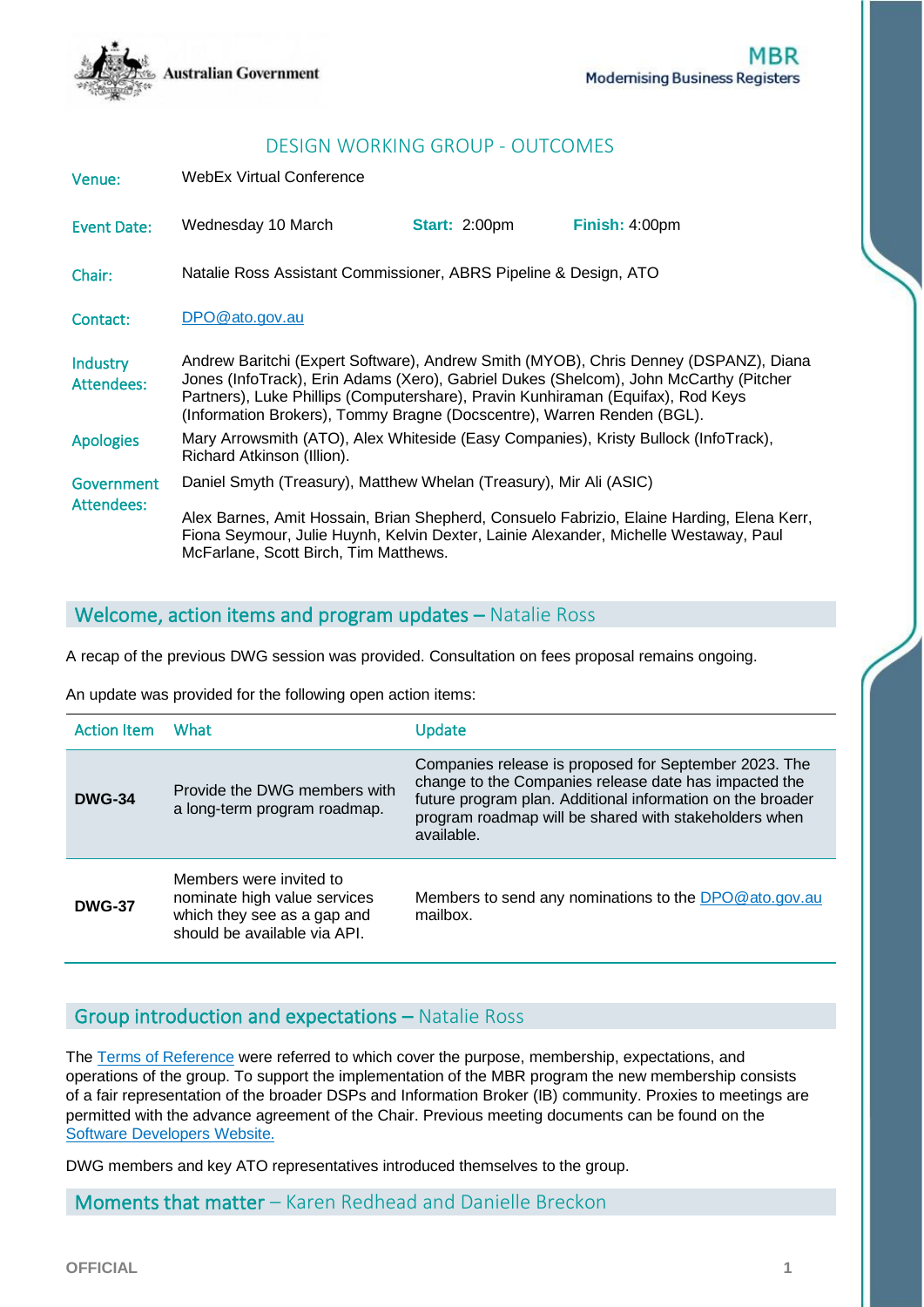

The MBR program is one of the largest Government run programs currently underway with a massive shift required to bring registry functions to ATO's ownership under a new entity called the Australian Business Register Services (ABRS). A framework was developed to understand what needs to be transferred, modernised, and/or transformed. Moments that matter were established from community research and discovery work by identifying current pain points within the registry system.

There were 6 modernisation strategies developed which are linked back to broader government objectives. The 6 modernisation strategies focus on addressing paint points and enhancing client experience. The strategies are:

- One account and identity
- One smooth and seamless integrated registry experience
- Proactive, helpful, and relevant information and reminders
- Always connected to the right support
- Trusted and protected data services
- Unlocked social and economic value

A decision-making framework was used to define the moments that matter. Key moments were selected based on a new service offering, transaction volume, risk status, and new technology. Services will experience varying levels of modernisation across the program, some will be modernised through uplifted experiences while other interactions will be completely transformed and reimagined.

### MBR program schedule and API Roadmap – Alistair Kemp

A high-level roadmap for the Companies release was provided showing the API design pipeline. The roadmap outlines three key stages:

- 1. API specifications
- 2. API connectivity
- 3. DSP testing

API specifications will be developed and consulted on ahead of the Companies release. The first 50 (approximately) will be iteratively shared with the DWG from June 2022 for consultation and feedback, with the aim of finalising specifications by October 2022. An API portal sandbox environment will be available for DSPs/IBs to test 6 months prior to the September 2023 go-live.

#### Consultation Plan – Eleanor Beer

The draft consultation plan outlines key topics identified through community co-design and ensures that we have the right conversations at the right time with the right people. Tactical focus groups with members and non-members will also be organised to cover any new and emerging topics. API specifications will also be available on the Collaboration Hub for review.

A detailed list of current ASIC forms and related ABR services to future state registry services is in progress and will be shared with members once completed.

All existing functionality to search current director information on company records will continue to be available in future as part of the Companies release.

The ability to search new director ID information (introduced in 2021) is not currently available and is subject to the disclosure framework being established to determine what will be available to users. Until consultation on the disclosure framework is complete the design of search or validation services for director ID information cannot be confirmed. In addition, the Fees Review being led by Treasury is yet to be finalised and may impact future search fees.

Currently DSPs have free access to information about how the director ID number is structured via Online Services for DSPs to assist them with ensuring director IDs are being correctly captured in their systems.